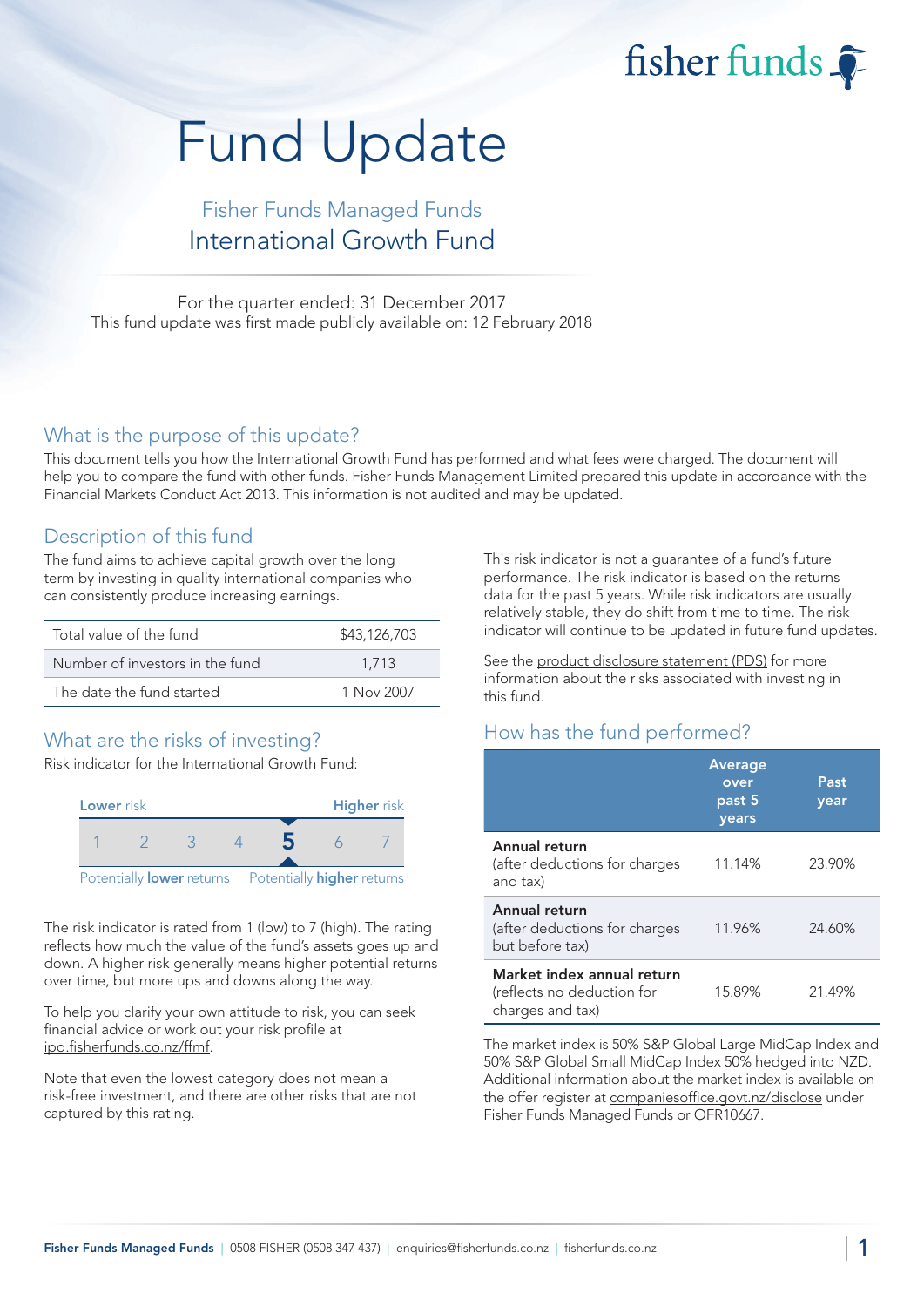

This shows the return after fund charges and tax for each year ending 31 March since the fund started. The last bar shows the average annual return since the fund started, up to 31 December 2017.

Important: This does not tell you how the fund will perform in the future.

Returns in this update are after tax at the highest prescribed investor rate (PIR) of tax for an individual New Zealand resident. Your tax may be lower. The market index return reflects no deduction for charges and tax.

#### What fees are investors charged?

Investors in the International Growth Fund are charged fund charges. In the year to 31 March 2017 these were:

|                                                       | % of net asset value |
|-------------------------------------------------------|----------------------|
| <b>Total fund charges</b>                             | 2.23%                |
| Which are made up of:                                 |                      |
| <b>Total management and</b><br>administration charges | 2.23%                |
| Including:                                            |                      |
| Manager's basic fee                                   | 1.27%                |
| Other management and<br>administration charges        | 0.33%                |
| Total performance-based fees <sup>1</sup>             | 0.63%                |

Small differences in fees and charges can have a big impact on your investment over the long term.

## Example of how this applies to an investor

Katie had \$10,000 in the fund at the start of the year and did not make any further contributions. At the end of the year, Katie received a return after fund charges were deducted of \$2,390 (that is 23.90% of her initial \$10,000). Katie did not pay other charges. This gives Katie a total return after tax of \$2,390 for the year.

## What does the fund invest in?

#### Actual investment mix

This shows the types of assets that the fund invests in.



#### Target investment mix

This shows the mix of assets that the fund generally intends to invest in.